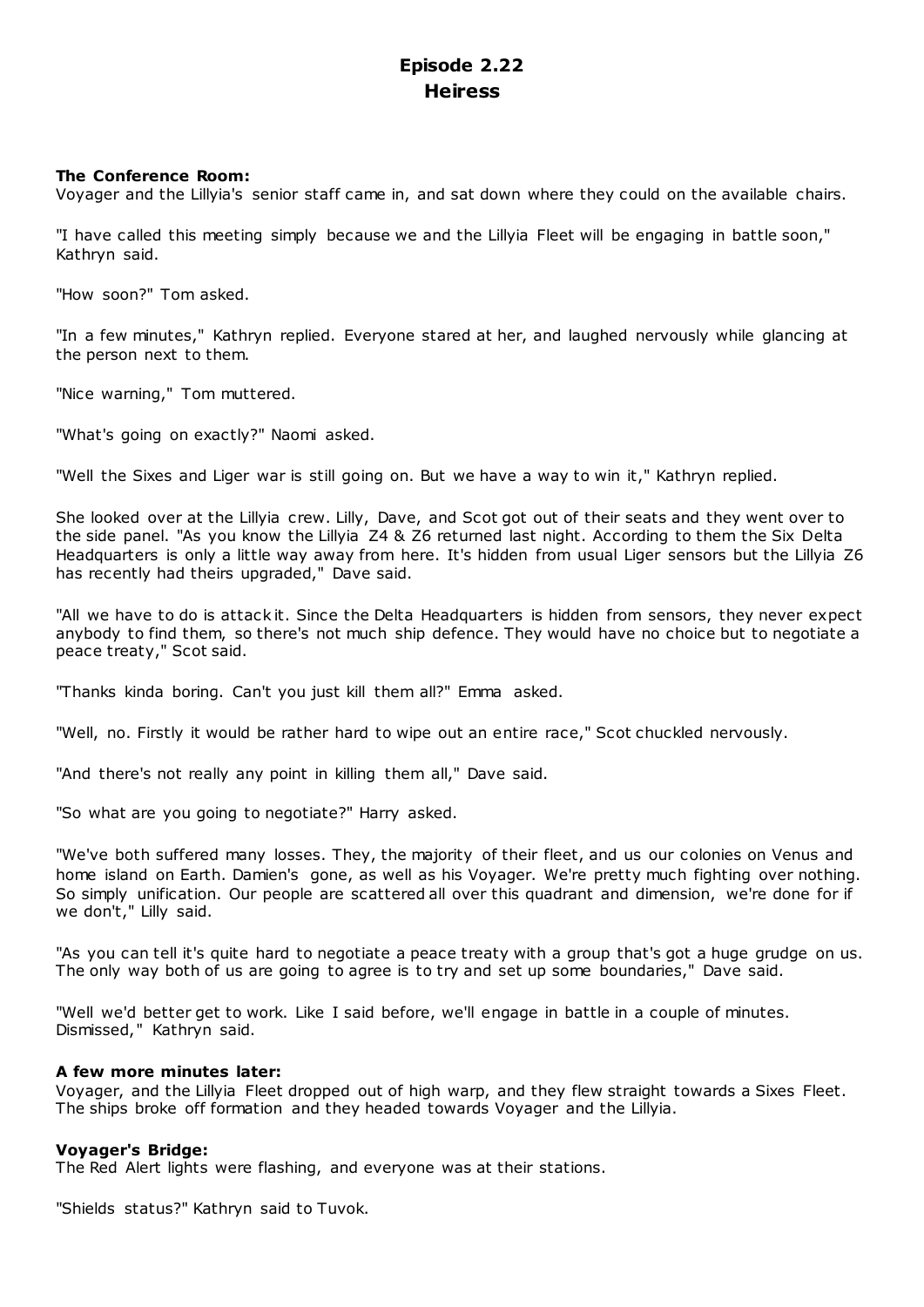"Full power, Captain," Tuvok replied.

"We're in weapons range," Harry said.

"Mr Tuvok, fire everything we've got," Kathryn commanded.

Voyager started firing phaser beams and torpedoes at the Sixes ships. The Lillyia Z5, Z6 & Z4 started firing blue torpedoes, while the F9 just started firing phaser shots.

The Sixes Fleet fired back with a mixture of phaser beams, and strange looking torpedoes.

"Shields at 90%," Tuvok said.

"Status of the Lillyia, Commander," Kathryn said.

"The F9's shields are at 50%, the other Lillyia ships are at 95%," Tuvok said.

"I don't know why they let the F9 battle, it's over 400 years old," Tom said as the ship shook.

"I don't know, Tom. Lilly said something about a secret weapon. But all it's fired are phasers," Kathryn said.

#### **The Z5 Bridge:**

Carly turned to briefly look Lilly's way. "Erm, when are we going to use the F9?" she asked.

Lilly stood up from her chair, and she headed over to Carly. "When the time's right," she replied.

"But it's going to get blown to pieces! The F9's shields are way too out of date to last!" Carly exclaimed.

Lilly sighed, and she pressed a few buttons on Carly's console. "Z5 to F9, status?"

In: "F9 here, our shields are almost gone. What the hell are you waiting for?"

"Don't mouth off at me. We can't fire the weapon until the Sixes are in a certain plac e," Lilly said angrily.

In: "We won't have our secret weapon if you wait any longer. I'm firing the weapon whether it's time or not."

"Scot, if you fire that weapon we'll only affect half of the Sixes Fleet!" Lilly exclaimed.

In: "It's better than none, F9 out."

"I hate to say it, but he's right," Carly said.

"Stop taking his side," Lilly muttered.

#### **Voyager:**

"Captain, the F9... this is strange," Harry said. Kathryn and Chakotay looked his way.

"What is it?" Kathryn asked.

"I don't know, I'm getting strange energy readings from it. I'll put it on screen," Harry replied.

The viewscreen changed view to show the F9. It's deflector was glowing red. One Sixes ship fired at it, and the shields disappeared.

"They're vulnerable," Tuvok pointed out.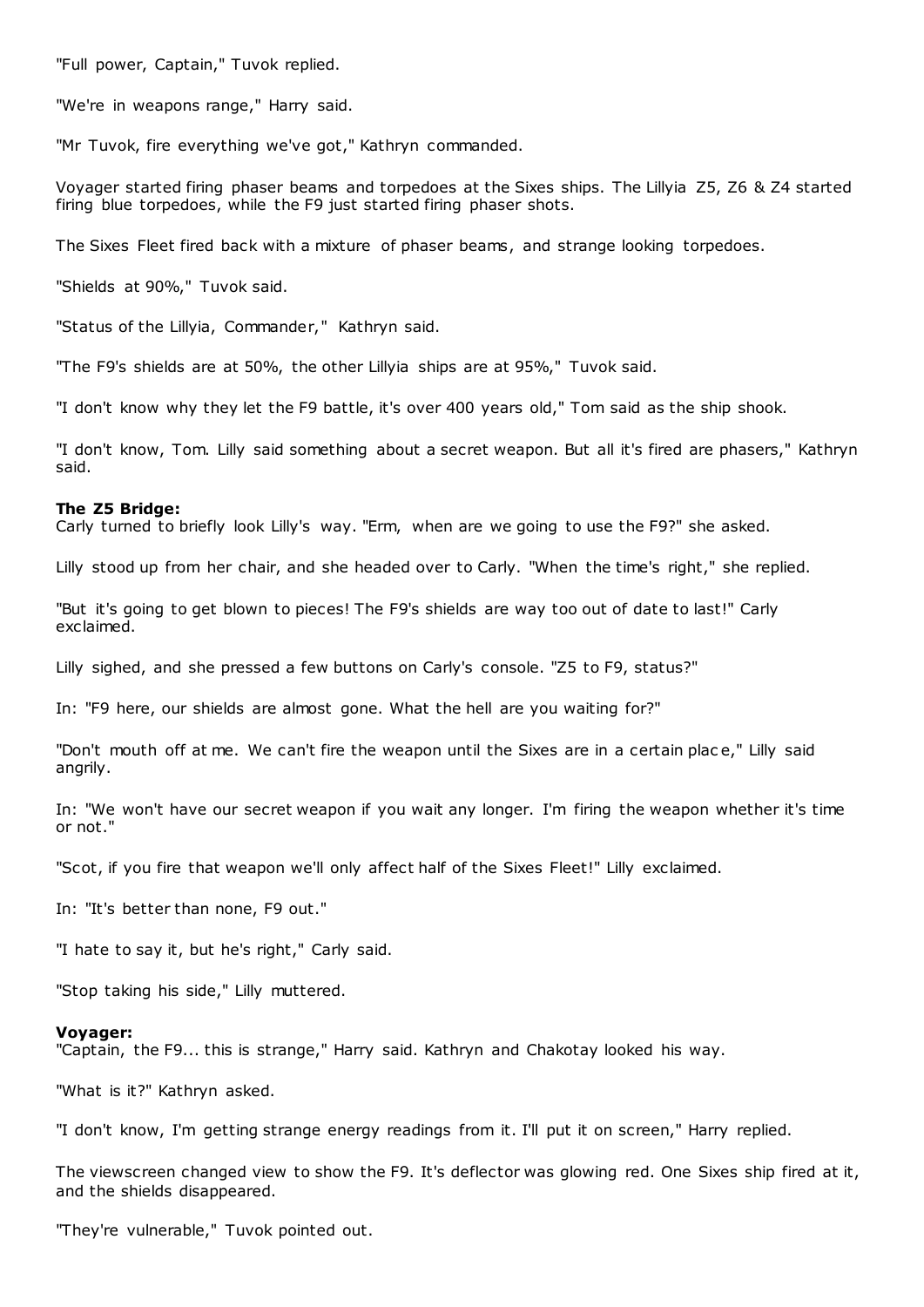"Tom, take us over there. Tuvok, try to divert the Sixes' attention away from the F9," Kathryn ordered. Tuvok nodded.

In: "Z5 to Voyager. Captain, we're sending the rest of the Fleet over to the same point. We're going to try luring all enemy ships to the same area. Send Voyager too."

"The F9 is helpless, Lilly," Kathryn said.

In: "Don't worry about them, they'll be fine."

"You heard her Tom, Tuvok," Kathryn commanded.

Tom nodded nervously. He and Tuvok replied, "yes ma'am."

Voyager, and the other Lillyia ships retreated away from the F9. Most of the Sixes followed them, and continued to fire.

## **The F9:**

Scot went over to the Tactical station. "How long?" he asked.

"2 minutes," the Tactical guy replied.

"We're not going to last that long, prepare to evacuate the ship," Scot said. Everyone looked his way. "You heard me, evacuate. I'll finish the job," Scot said. People rushed towards the doors, some people hesitated before leaving.

Once he was on his own he worked at the Tactical Station. "F9 to Z5. Lilly, I'm evacuating the ship, several Sixes ships are ganging up on the ship."

In: "Are you insane, set the weapon to automatic, and get the hell off the ship!"

"No can do, it won't work automatic . Just get ready to jump to warp," Scot said.

In: "No, I order you to evacuate."

"Sorry, F9 out."

One ship fired on the F9, the lower hull buckled which shook the whole entire ship.

"F9 to the Fleet, and Voyager. You've got 50 seconds to leave, I suggest you go," Scot said.

In: "Williams, are you crazy. If some Sixes ships are not affected they'll destroy the F9."

"I know that Johnstone, but I don't have anything to lose. F9 out," Scot said.

## **Voyager:**

"Beam him out of there!" Kathryn ordered.

"I can't, we'd have to drop shields to do that," Harry replied.

"If we are to go, I suggest now," Tom said.

Everyone looked nervously at each other. Kathryn slowly nodded.

"Get us out of here, Tom. Maximum warp," Kathryn ordered.

Tom nodded and he typed in the commands.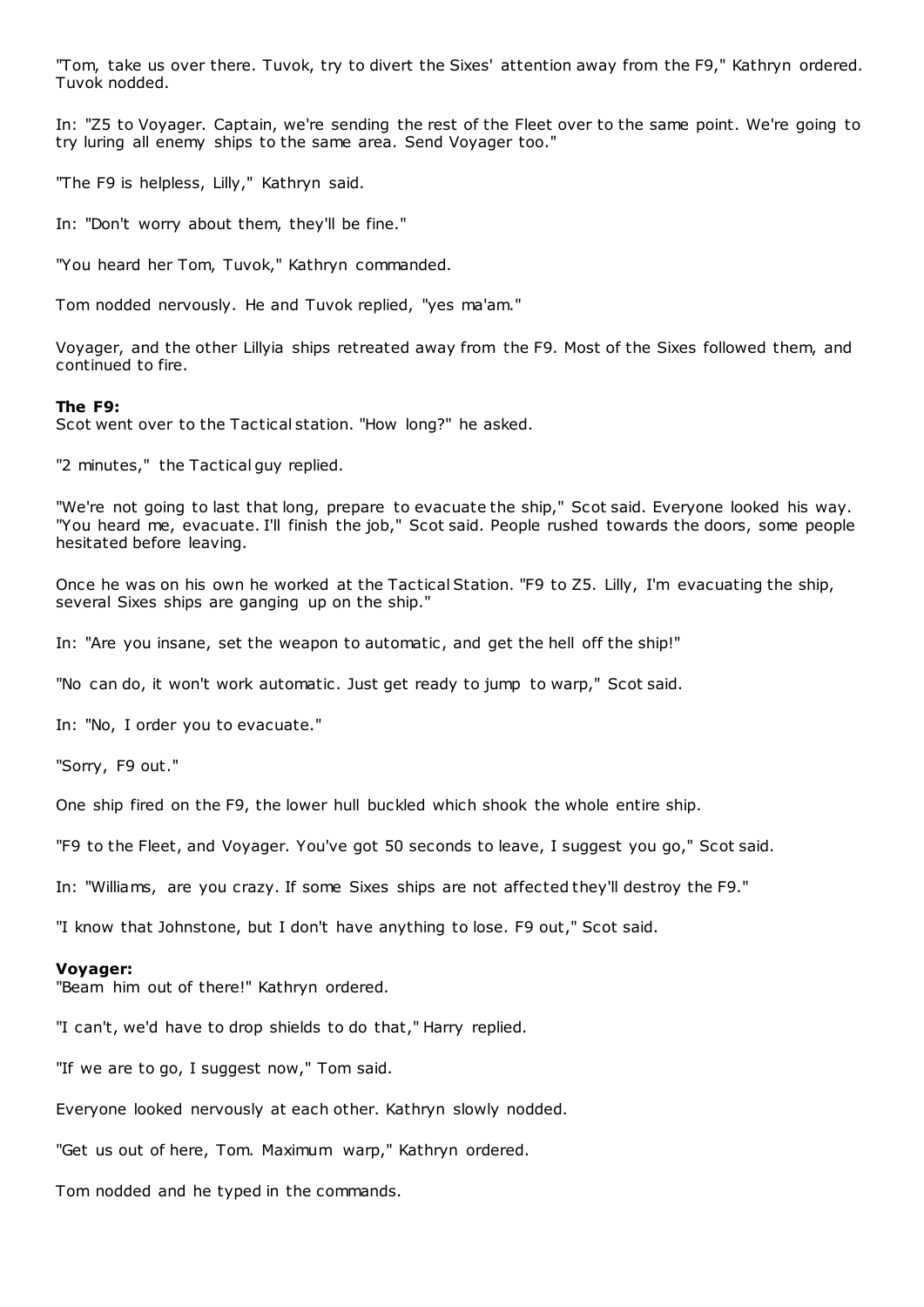# **The Z5:**

The Bridge crew watched as the Z4, Z6 and Voyager jumped into warp.

"Carly, get the ship out of here," Lilly ordered.

"We're not leaving him, are we?" Carly asked.

"To hell we're not. You have the Bridge," Lilly replied, she headed out of the Bridge.

"Lilly, don't do anything...." Carly started to say but Lilly had already left. "Stupid."

# **The F9:**

The computer's voice was doing the countdown, as Scot continued to work.

"Ten seconds," the computer said.

Scot's console bleeped as another blast hit the hull, a couple of consoles exploded.

"What the hell..." he muttered.

"A shuttle has docked in the shuttlebay," the computer said.

"Who the hell could it be?" Scot asked the computer.

"Unable to answer question," was his only response.

In: "Sorry Scot, but I'm not leaving a member of my crew here. I can get you out of here this way without risking my ship."

"No you stupid b\*\*ch, why?!" Scot snapped just before he beamed away.

The F9's deflector suddenly fired a strange red beam towards the Sixes Fleet. All of the ships' hulls buckled and they exploded. A few of the ships that escaped the beam got destroyed in the shockwave. The shockwave hit the F9's hull, and it also exploded.

## **Voyager:**

"Status?" Kathryn said.

"All of the Sixes ships have been destroyed, as well as the F9," Tuvok replied.

In: "Z5 to Voyager. Is everything ok over there?"

"Carly? Where's Lilly?" Kathryn asked.

Silence just came over the commlink before Carly replied with, "Lilly went to get Scot off the ship."

Everyone on the Bridge looked at the person nearest to them with shocked expressions on their faces.

"How did she get aboard the F9 without dropping the Z5's shields?" Kathryn asked quietly.

In: "She took a shuttle out. We tried to stop her, but nothing worked."

"No, I didn't think so. She was trying to save a member of her crew, I would've done the same thing," Kathryn said.

"Even for me?" Tom asked.

"No," Kathryn said.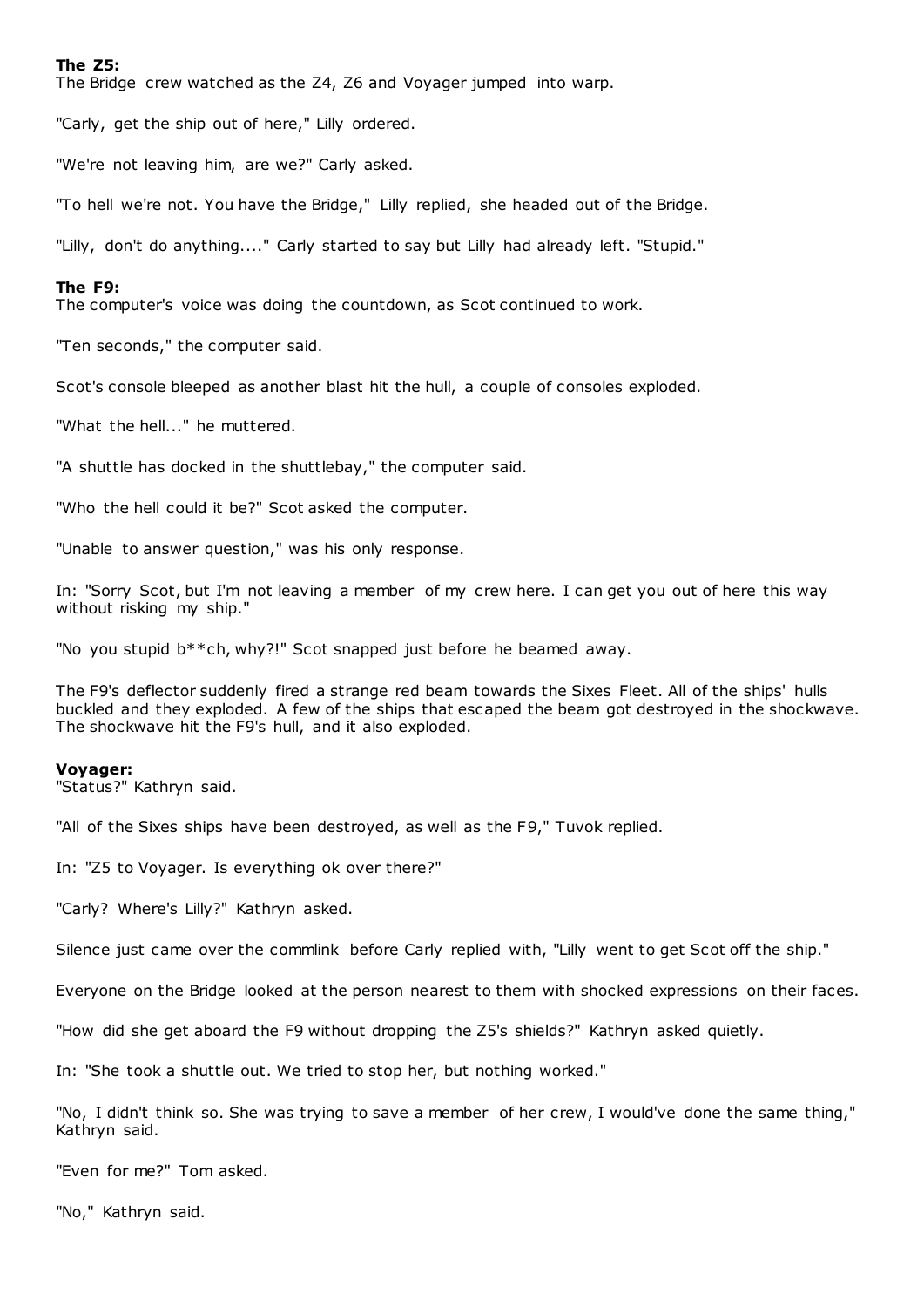"This is not a good time to joke," Tom muttered while trying not to sound hurt.

In: "I'll contact the Z4, Dave will unfortunately have to take command of the Fleet again. Z5 out."

"I can understand the unfortunately part," Tom said.

Everyone groaned. "Well, we'll have to continue on our way to the Headquarters," Kathryn said.

Tom slowly nodded in response. He typed in the necessary commands.

"Wait, I'm detecting something," Harry blurted out.

"Is it more enemy ships?" Kathryn asked.

A smile formed on Harry's face. "It's a Liger shuttle, it's badly damaged but ok. There's two lifesigns aboard," he said. Everyone sighed in relief.

"I wonder how they got away from the blast," Chakotay wondered.

"Doesn't matter, beam the shuttle into our shuttle bay, and beam the two to Sickbay," Kathryn commanded.

"Aye ma'am," Harry said.

## **Sickbay:**

Doctor Jones went over to the biobeds to inspect his patients. Lilly was unconscious on one biobed, with severe burns on her face. Scot was conscious but in a worse state.

"How's my suicidal patients doing?" Doctor Jones joked. Scot just glared at him. "Never mind, Lee!" Lee rushed over to him. "What were you doing on that console?"

"Er... nothing," Lee muttered in response.

Doctor Jones rolled his eyes. "You treat Scot here, I'll treat Lilly."

In: "Janeway to Sickbay, how are they?"

"They're a little battered, but with my expert care they'll be just fine," Doctor Jones replied.

"What about me?" Lee asked angrily.

In: "Good, Ryan. Tell me when you're finished. Janeway out."

## **Ten minutes later, the Bridge:**

Kathryn and Chakotay were talking to Dave on the viewscreen.

"How long is it to the Headquarters?" Kathryn asked.

"I'd say about two days. There is no way we could of gotten past that fleet no matter which way we went," Dave replied.

"How did the F9 do that anyway?" Chakotay asked.

"The F9 was the prototype for a weapon of destruction 400 years ago. The main reason why the Sixes wanted to get their hands on it was because of that weapon," Dave replied.

"It seemed really effective," Kathryn said.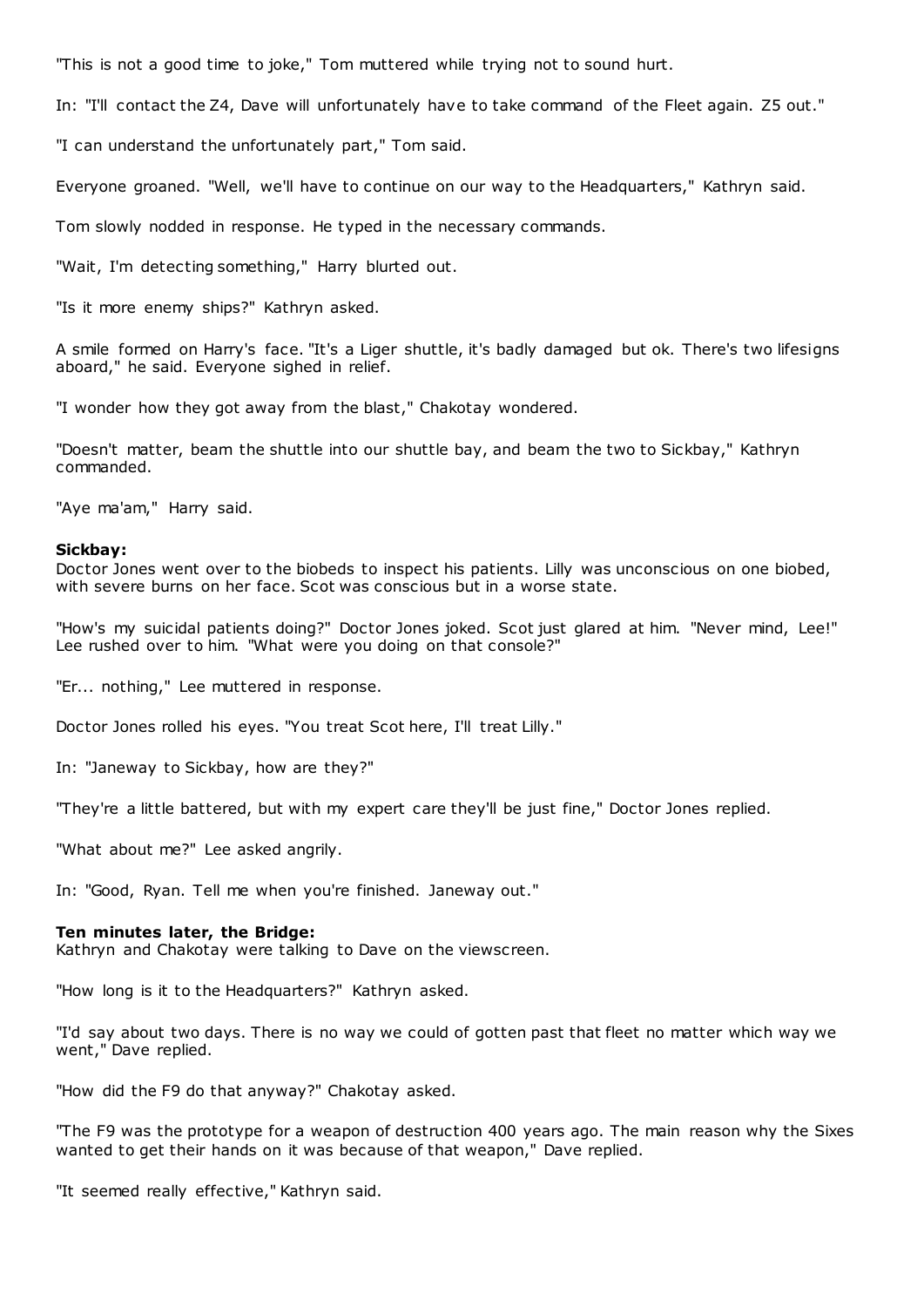"Yeah, but we're not going to be able to use that weapon again. The F9 was the only ship with the weapon, and the creators of it were on Earth," Dave said.

"What happened to the creators?" Chakotay asked.

"Before they got to test the F9's deflector, Earth was attacked by Six forces. The lab was destroy ed. The Sixes obviously knew exactly where to go," Dave replied.

"That's stupid, why destroy the lab? It would've been easier to get the technology from there than from a powerful ship," Tom asked.

"I don't know, I was already in stasis at that time. I was just told what happened a few months back," Dave replied.

"Anyway, what more can we expect from our friends?" Kathryn asked.

"Expect the Headquarters to have some good shields and weapons. We may have the advantage with four ships," Dave replied.

"At least we have time to repair the ships," Kathryn muttered.

"Erm, just wondering. Is Lilly ok?" Dave asked.

"According to Doctor Jones, she'll be fine," Kathryn replied.

"Why the hell would she risk her life to save that creep, I don't understand it," Dave said.

"He is a member of the crew," Chakotay said.

"It was a suicide mission, guys. There was a low chance of getting out of there alive, not many Captains I know would even try it," Dave said.

"I would've done it," Kathryn said.

"Yeah, but I bet there's nobody on your ship that you really truly hate. Lilly hates that guys guts, if I were her I would've left him," Dave said.

"Maybe she doesn't hate him as much as you think," Tom said.

"If you say so. The next time I see that guy, he's going to have a piece of my mind," Dave said.

"He's not going to have much then," Tom muttered.

"Tom!" Kathryn snarled.

"Erm, ok. Well I'd better get back to work. Tell me when Lilly and the jerk are ready to leave your ship," Dave said, and the viewscreen changed to show space.

"Well we've got a couple of days before battle, we'd better be prepared," Kathryn said.

# **Later, the Mess Hall:**

Despite being only a few days before battle, people were sitting around the tables talking like they usually do.

Lena, James, Jessie and Craig were at one.

"So, er, should we release more music?" Lena asked.

"I don't know, only Voyager would have them. There's not much point," Craig replied.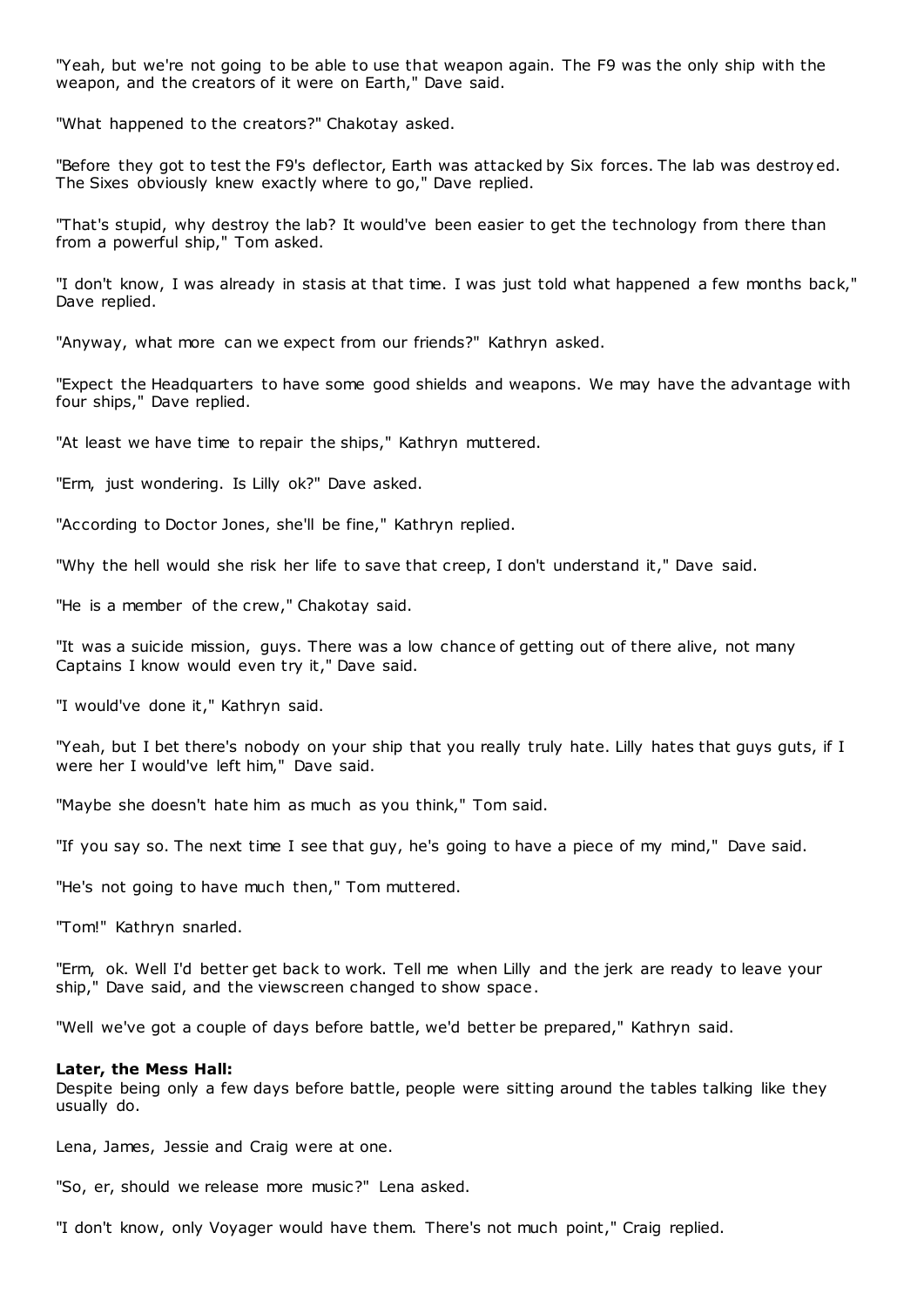"We're not splitting up before you say it Craig," Jessie said.

"If we're not going to split up, and not release any more singles, then what are we doing then?" James asked.

"Sitting, and sulking," Lena replied.

"Well we can still release singles, we can drop off copies on any music loving planets we pass," Craig said.

"I suppose so, but things don't seem right," Lena muttered.

"What do you mean?" Jessie asked.

"It doesn't feel like Virus anymore. We were big stars, and now we're back to being zeros," Lena replied.

"Then what do you suggest we do?" Craig asked.

"God knows," Lena replied.

"There may be a way we can feel like it again," Jessie said. The others looked oddly again. "Get a new band member."

Lena brightened up, "oh like a five piece again, then..."

"Or we get two, and have real auditions instead of picking whoever's nearest," James said.

Lena sulked, "I was drunk."

"You mean, have the whole crew audition?" Craig asked.

"No, we can't force them. But yeah, open for almost everyone," James replied.

"So how many should we have? Six?" Jessie asked.

"I'm good with seven," Lena replied. She then shuddered, the others had a good idea why.

Craig didn't look so sure. "I don't know, I did my research and I saw what happened to that seven piece band. Affairs, song hogging, bullying, embarrassing three member reunion."

"Do we really need to worry about affairs with Jessie and James already hooking up?" Lena said.

Jessie stared at her with narrowing eyes. "Why you gotta say it like that?"

Lena looked back apologetically. "Okay, so what do you call it?"

Jessie and James glanced at one another tiredly. Craig just laughed quietly.

"What about you and Craig anyway?" James questioned.

"Erm, I forgot about that," Lena muttered. Craig stopped laughing and he sulked.

"What were you laughing at?" Jessie asked.

"Just something James told me last month," Craig replied.

Jessie looked confused, she directed in James's direction. "Oh, and what was that?" she asked.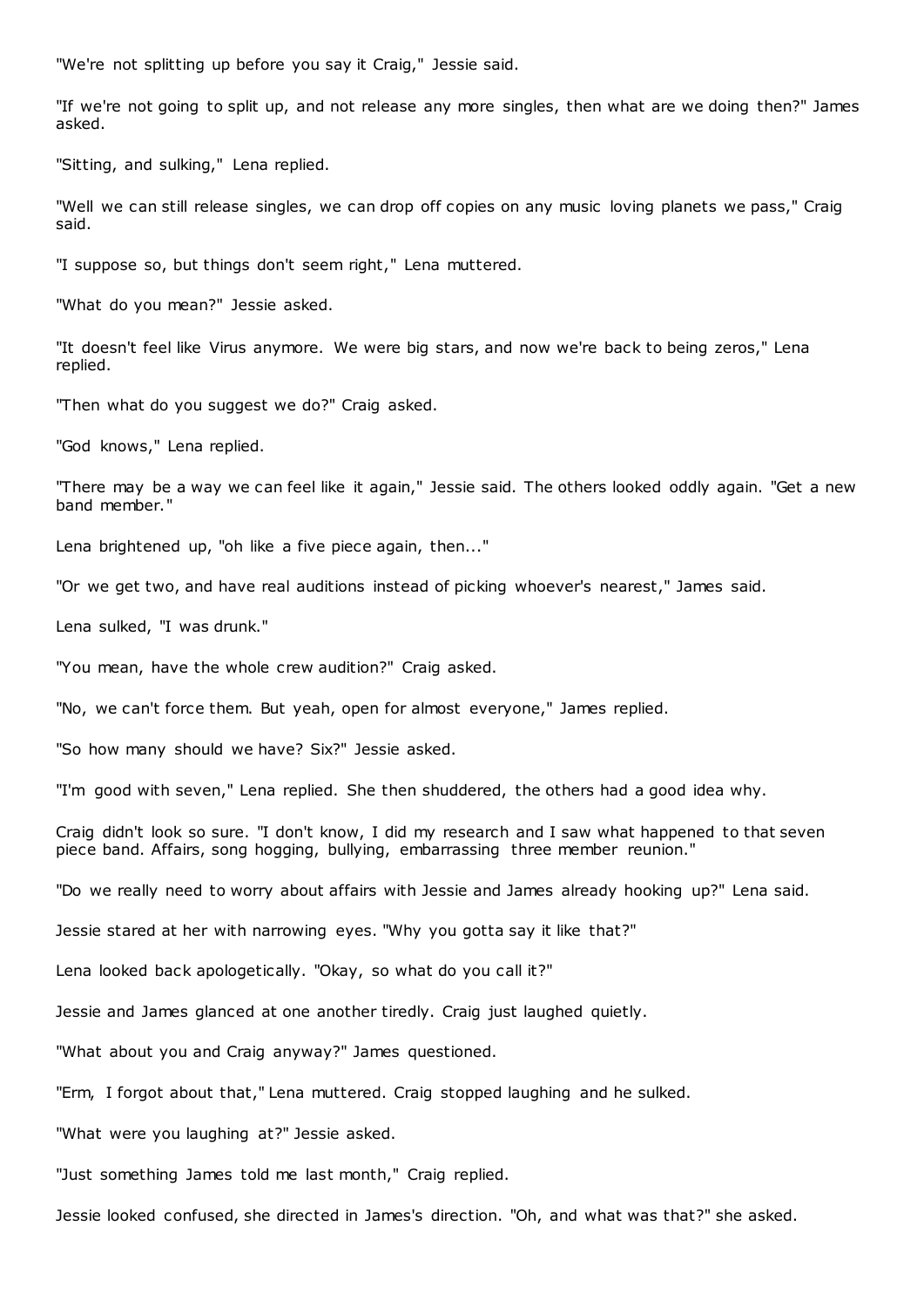James tried to remember the conversation, and he quickly blushed. "Not saying," he replied nervously.

"You'll hopefully find out soon enough," Craig sniggered, and he winked at her. "But knowing him, it won't be for a while."

"Hey!" James snapped.

Lena was just as confused as Jessie was as she glanced between them. "Who cares, I think it's overkill having three new members. Just one like it was at the start."

"I say we should just have two new band members," Jessie said. "Keeps things even."

"Of course you'd want that," Lena said, sulking again.

#### **The Z5:**

Carly, Dave, and Emma were the only known crewmembers on the Bridge. Carly was at the helm, as usual. Emma was now at Tactical, and Dave was standing around near the command chairs.

"So, how what was commanding the Z6 like?" Carly asked in a jealous tone of voice.

"Cool, I was telling everyone to blow up all those ships. I took over the Tactical cos the original guys sucked," Emma replied.

"I don't know why Lilly chose you over me," Carly muttered.

"What was that?" Emma asked.

"Probably because she's blood lusted, perfect for a battle," Dave said.

"What did she ask?" Emma asked.

The main doors opened and Lilly came onto the Bridge.

"Hi crazy girl," Dave said without turning around to face her.

"Hey, that was way cool what you did!" Emma giggled.

Lilly stared blankly as she sat in her chair. Dave finally turned around and looked at her.

"What the hell were you thinking?" Dave asked angrily.

"I wasn't," Lilly muttered.

"I thought you hated Scot! Why did you save him, he obviously wanted to die," Dave asked.

"What makes you think that?" Carly asked.

"When I was on the Z4 he said something like I've got nothing to lose. People say that when they want to die," Dave replied.

Lilly stood back up, and she walked over to her brother. "What was I supposed to do? Leave him there?" she asked.

"Well, yeah," Dave replied.

Lilly looked away briefly, like if she was thinking. She looked back at him.

"Well my mum told me that when you're the Captain, you forget about personal grudges and you do what's right. And that's what I did," Lilly said.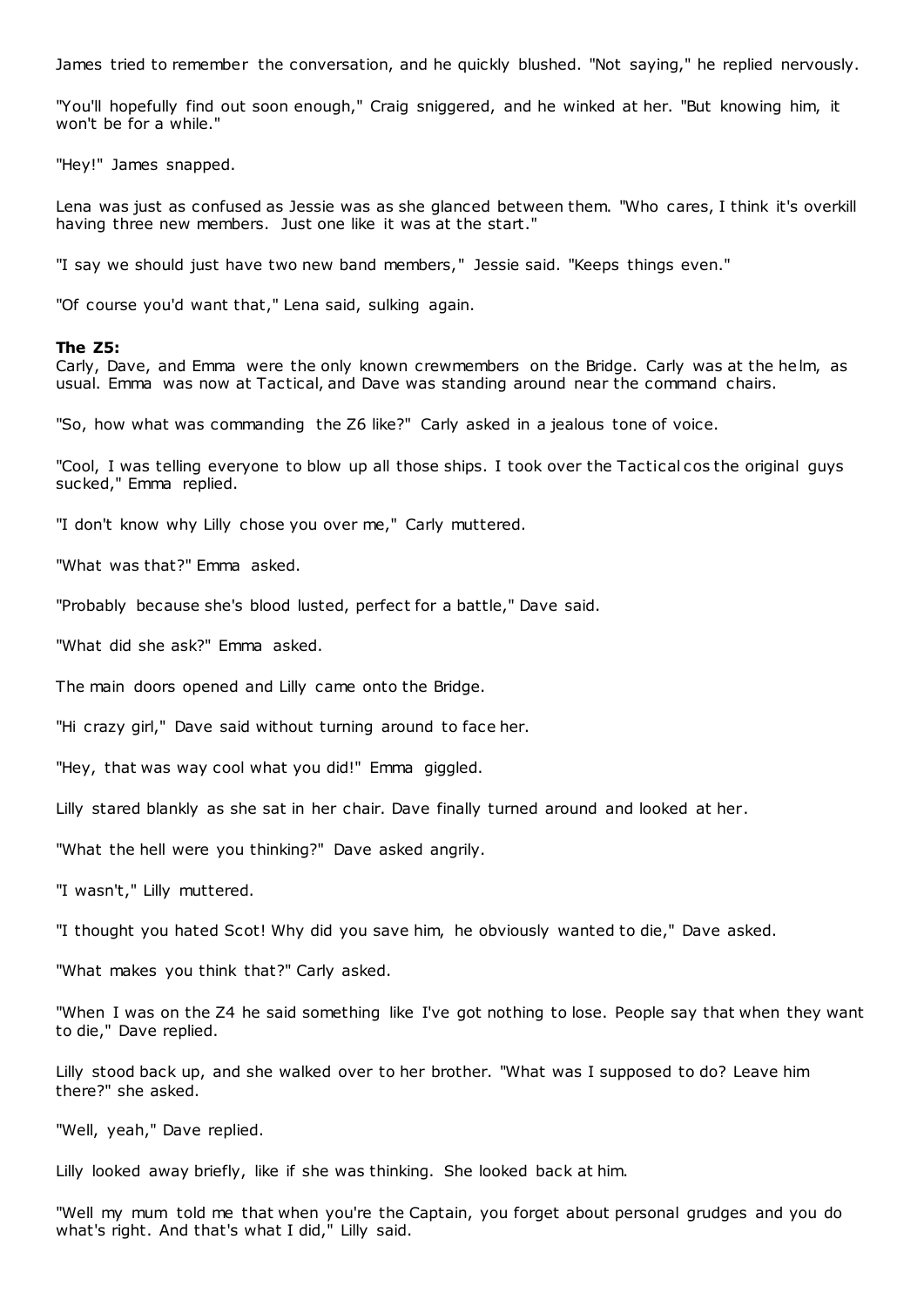"Yeah but, you could've been killed," Dave said.

"And you nearly left us with Dave in charge again. What kind of Captain does that to her crew?" Carly asked. Dave glared at her.

"Another good point. I apologise," Lilly said.

"I am a good commander," Dave protested.

"Yeah, whatever," Lilly muttered.

"So where is Williams now?" Dave asked.

"Still in Voyager's sickbay," Lilly replied, and she sat back down on her chair.

"Ok, I'm off," Dave said and he walked out.

"Where's he off too?" Lilly asked. Carly shrugged.

"It may have something to do with Williams, since you did say where he was," Emma said.

"Why would he want to know where Scot is?" Lilly asked her Bridge crew. Nobody wanted to answer that question.

# **Sickbay:**

Doctor Jones finished his treatments, and he stepped back. "There, you are now free to go," he said.

"Yeah, thanks," Scot muttered. He headed towards the door.

Dave came through the door and he stopped. So did Scot.

"Looking better, I see," Dave said.

"What do you want?" Scot asked.

"That stunt of yours nearly killed my sister," Dave replied.

"I didn't tell her to save me," Scot muttered.

"That's not the point," Dave said.

"Look Lilly has a mind of her own, a crazy one I'll give you that. Maybe you should be lecturing her, not me," Scot said, and he headed out.

"Is there a problem?" Doctor Jones asked.

Dave groaned and he walked out.

"How rude," Doctor Jones muttered.

# **The Z5, The Captain's office:**

Lilly was sitting at her desk, while pretending to work on her computer. She shook her head, and she sat back in her chair. The door chimed. She sat straight back up and she continued to 'work'.

"Come in," she said.

Scot walked in, and he sat down on the chair opposite the desk.

"Yes?" she said questioningly.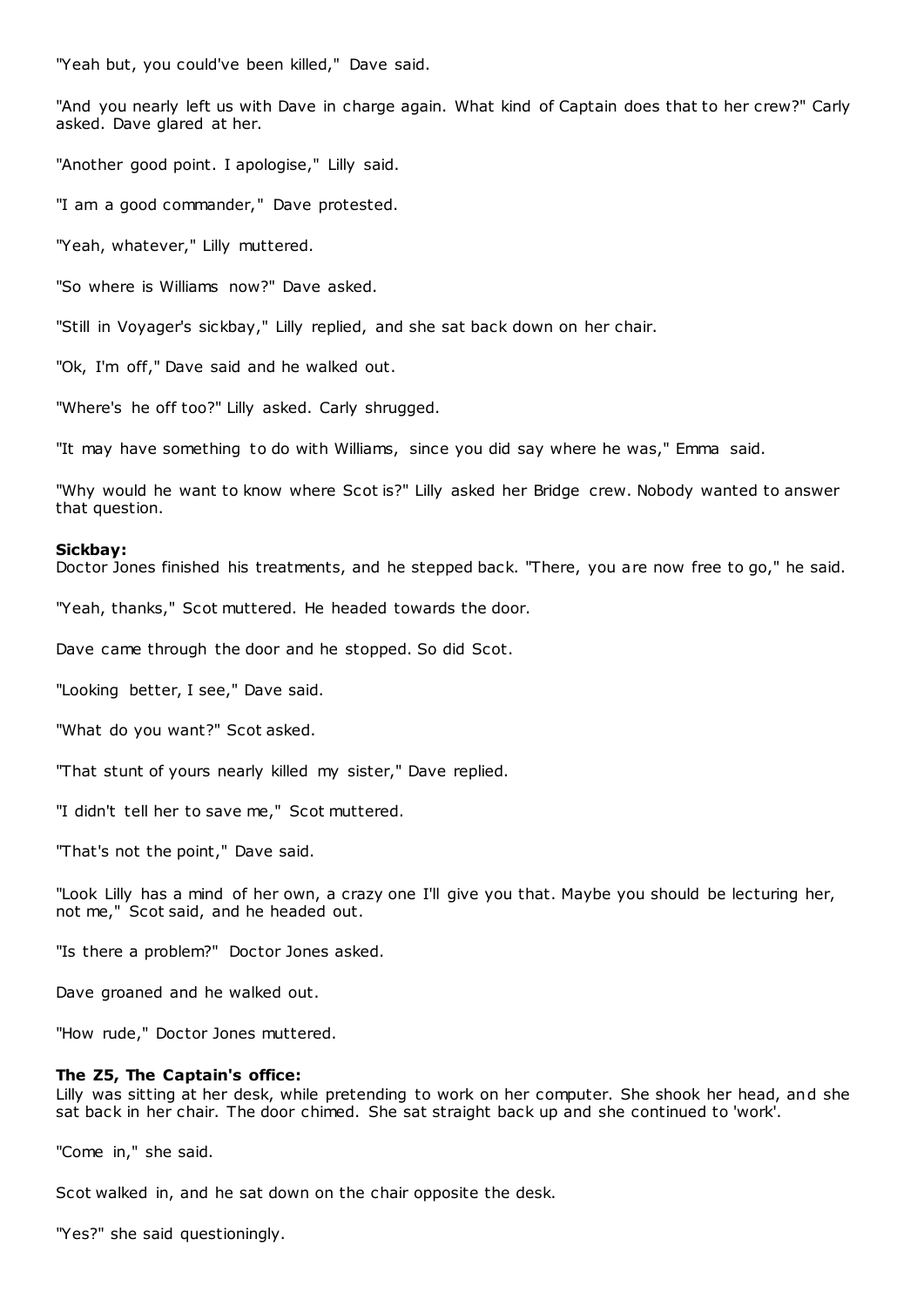"I know it doesn't seem like much, but thanks for getting me out of there," Scot said.

Lilly rolled her eyes. "According to my brother you wanted to be killed. So yeah, it doesn't seem like much."

"What gave him that impression?" Scot asked.

"A line that goes something like this, I have nothing to lose," Lilly replied.

"That doesn't mean that I wanted to die, it just meant it didn't matter if I did," Scot said.

"Ok, glad we've got that one sorted. So, why am I stupid b\*\*ch?" Lilly asked.

"I thought you were stupid because you were risking yourself for me," Scot replied.

"The b\*\*ch part was what I really didn't like," Lilly muttered.

It was Scot's turn to roll his eyes. "I was angry, people usually do say things they don't mean when they're angry."

"Angry, what for?" Lilly asked as she still continued to work on her computer.

"I don't know," Scot replied.

"Was it because I spoilt your first chance to commit suicide?" Lilly asked, as she looked at him instead of the computer.

"Suicide? Why would I want to do that?" Scot asked in disbelief.

"You tell me. There was no need to stay on the F9 to the last minute. You have plenty of time to aim the damn weapon. You could've evacuated with the rest of them," Lilly replied.

"I don't care what you say, I did not want to kill myself," Scot said.

"Whatever. Next time you try, make sure nobody can save you," Lilly said.

"You don't mean that, do you?" Scot asked.

"I don't know anymore," Lilly replied.

"Then why did you save me?" Scot asked.

"As a captain, I couldn't leave a crewmember to die," Lilly replied.

Scot shook his head. "No, there was another reason. What you did was suicide too, a Captain would get court martialed for something like that, that's if they survived."

"Since when?" Lilly asked.

"A suicide rescue attempt, made by the Captain, could result in leaving a ship with no command. That is an offense," Scot replied.

Lilly sighed, and she rested her head in her right hand. "You know the rules better than I do," she muttered.

"You've been on Voyager as a small crewmember for too long," Scot said.

"Well maybe I felt better on Voyager," Lilly snapped at him.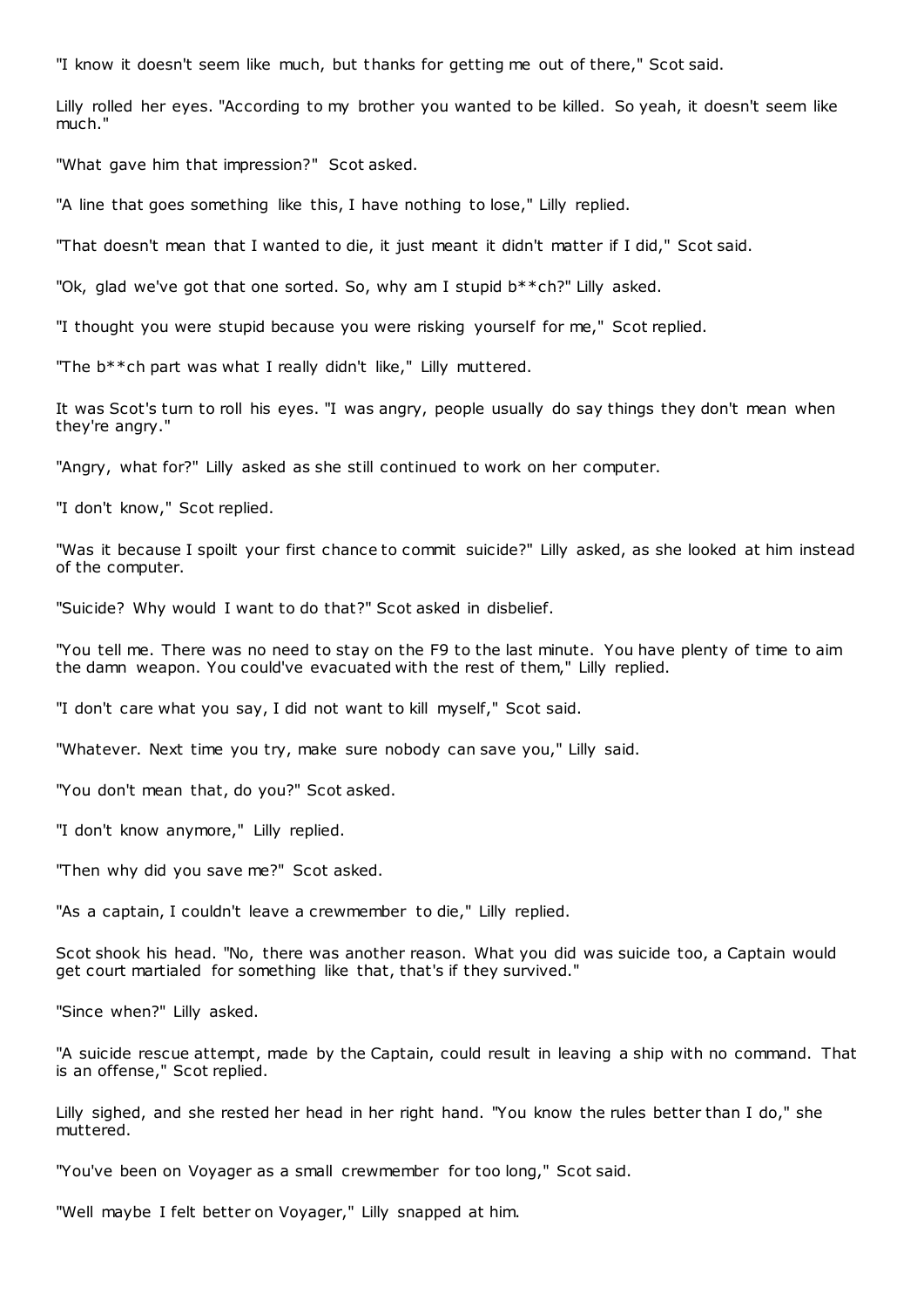"You're not thinking of going back, are you?" Scot asked.

"As soon as the Lillyia has finished it's mission, I'm going back to Voyager. I'm not Captain material," Lilly muttered in response.

"I've always thought you were a good Captain," Scot said.

"Maybe I used to be. After everything that happened, I don't think so," Lilly said.

"You don't mean that, what about the crew?" Scot asked.

"I'm sure they'll be better off without me," Lilly replied.

"That's not true," Scot said.

"Everyone hates me, just ask anybody," Lilly said.

"I don't hate you," Scot said.

"Now you're just lying," Lilly said.

"No, even though we're not friends anymore, I still like you," Scot said.

"You're saying that, but you don't mean it," Lilly said, and she turned back to her computer.

"Now you're just being stupid," Scot said.

"Go away, I'm busy," Lilly said. Scot turned the computer around.

"With what exactly?" Scot asked as he looked at the blank screen. Lilly turned it back around.

"You've just knocked it off, you idiot," Lilly said angrily.

"No I didn't. You always pretend to work on that thing, for a reason I don't know about," Scot said.

"I told you to go away," Lilly muttered. Scot rolled his eyes again and he stood up. He walked straight out.

#### **Holodeck 1:**

The four band members tried to block out the atrocious sound coming from an unknown crewmember.

"We've got the idea," Lena muttered.

The girl grinned. "So am I in?"

"We'll put you in the maybe pile," James muttered. The girl giggled and she walked out. The other band members looked at James oddly. "I didn't mean it."

Lena shook her head, "next!"

# **The Z5:**

Lilly was still sitting at her desk, slightly bored to tears. The door c himed again.

"Come in," she said. Emma literally ran in, she had a terrified look on her face.

"Lil, Annika's back," she said. Right on cue Annika came into the office.

"So, can I join the crew?" she asked.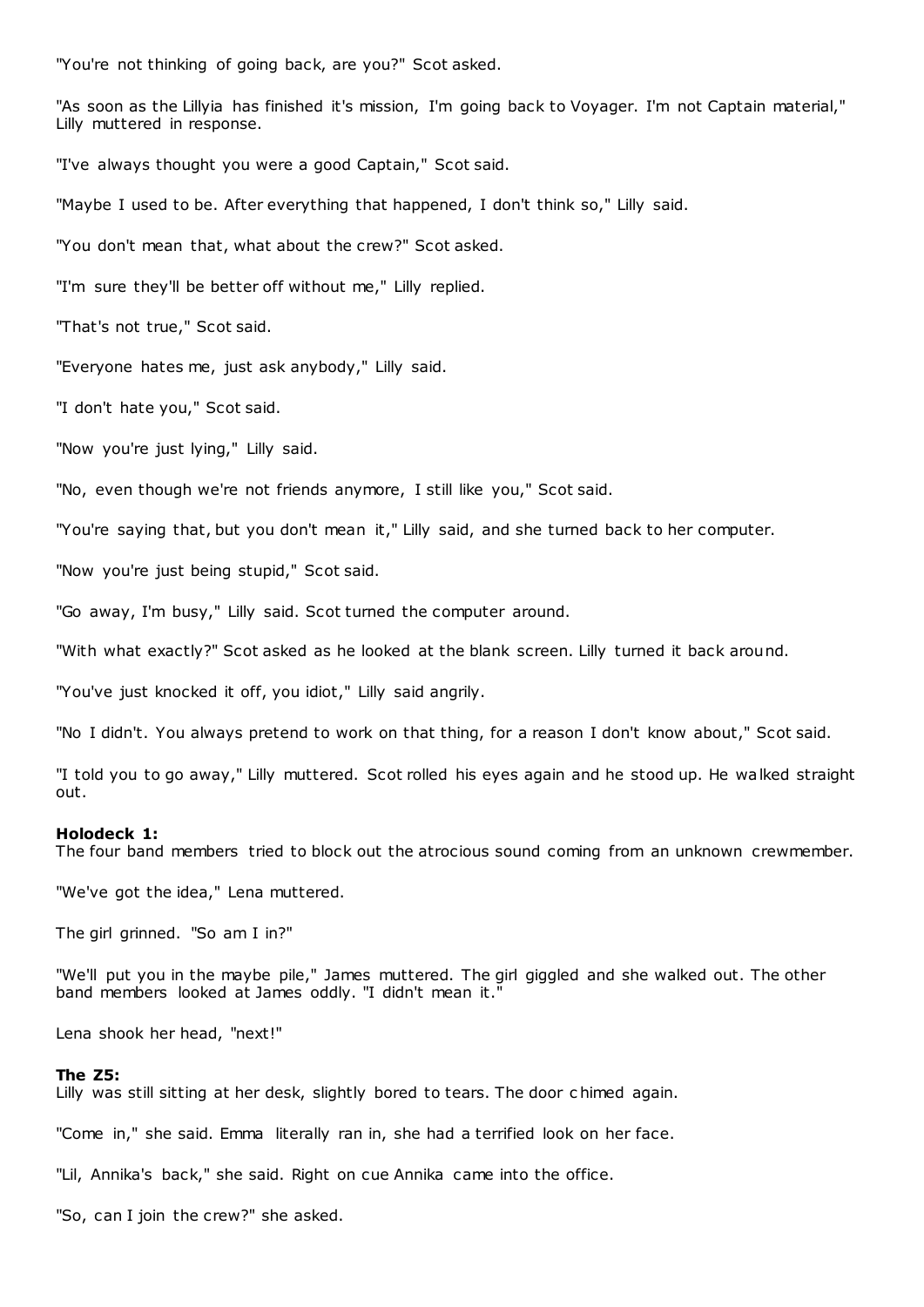"If I decide to hand over command to Scot, then yes," Lilly replied.

"What, you're thinking of leaving?" Emma asked.

"Being Captain isn't all it's cracked up to be," Lilly replied.

"Well if you're leaving so am I," Emma said.

"Why?" Lilly asked.

"Firstly, I'll be safer on Voyager.. away from this loony," Emma replied.

Annika put her arm around Emma's shoulders. "We're going to be best buddies," Annika said with a huge grin on her face.

"Eew. The other reason is that it's more fun on Voyager. I like torturing Captains, and it's not as much fun torturing you," Emma said. She tried to push Annika's arm off her shoulders.

"Fine. In that case you can help me decide," Lilly said.

Emma shrugged her shoulders. "I prefer Voyager, but it's really up to you."

"Don't you want to be my friend?" Annika asked.

"Make friends with a Barbie Doll," Emma replied.

"Ok," Annika said cheerfully and she walked away. She turned back around. "Do you me to bring some dolls over your quarters. We can play with them together."

"Er..." Emma muttered. Annika rushed out anyway. Emma walked over to Lilly's desk. "You've got to save me," she said.

"If I decide to leave, I'll leave when this mission is over," Lilly said.

"I'll probably not last that long. Can I take command of the Z6, then I have an excuse," Emma asked.

"Go on then. I was going to have Scot in charge, but after his little stunt I'm thinking twice about it," Lilly replied.

"Oh yeah, why did you save him anyway?" Emma asked.

"If you must know, I did it because I felt guilty," Lilly replied.

"Erm, about what?" Emma asked.

"Well I didn't want him dying before I got a chance to apologise," Lilly replied.

"Apologise, what for?" Emma asked.

"What he did all those years ago is something you only stay angry about for a week or so. I don't kno w why I hated him for so long," Lilly replied.

Emma's eyes drifted to one side, widening slightly. "Are we talking about something else he did? Cos what I'm thinking about I still owe him a pulling, if you know what I mean."

Lilly shook briefly, "yes I'm aware. But he said sorry, and it was ages ago."

"Not really. He was in stasis and we switched dimensions. He deserves more than a glare now and then," Emma said.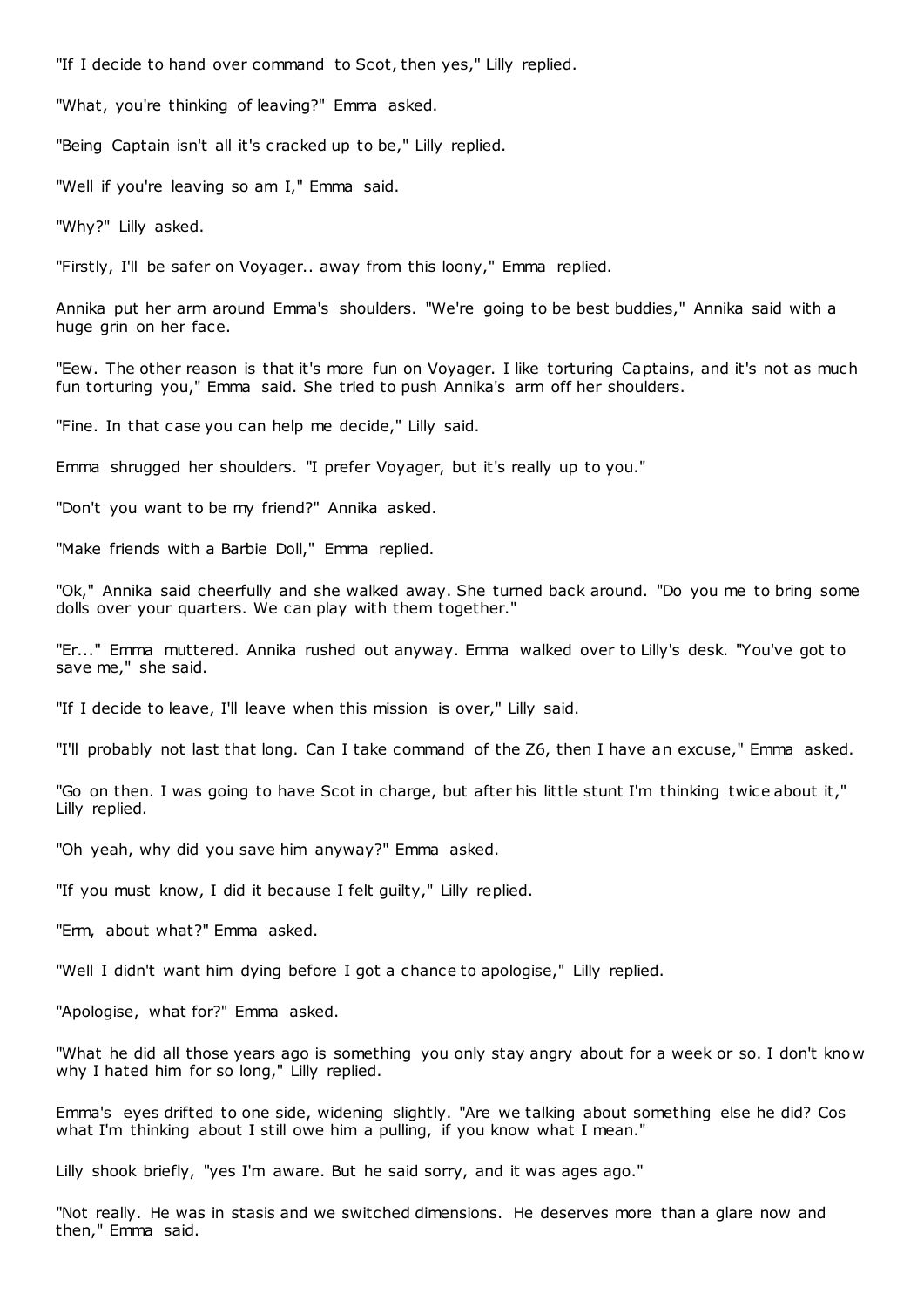"Maybe, but we were friends. He made a mistake, apologised. This stuff happens all the time. It's exhausting always being angry," Lilly said.

Emma sighed, "I guess. I could always kill him for you."

Lilly shook her head, smirking slightly. "Typical. No thanks though."

"Sure," Emma smiled. "Since we're trying to end the war, will you tell Voyager before the Sixes tell them for you?"

"All in good time, Em. I don't see why I have to anyway, it has been 400 years to these guys, so they thought I was dead. Besides, if this works it'll not matter anymore," Lilly replied.

Emma shook her head. "It does if they don't agree with it."

#### **Two days later:**

Voyager was once again at Red Alert.

"We're in visual range, Captain," Harry said. The viewscreen changed to show a huge space station.

"Voyager to the Fleet. What's the plan?"

In: "We just fight."

Kathryn looked around the Bridge very nervously.

"That's not a very good plan, Lilly," Kathryn said.

In: "It is, I'm just not telling you everything."

"Ok, so what's supposed to happen?" Kathryn asked.

In: "I sent a message to every Liger ship in the area to tell them to meet us here."

"And they listened to you?" Tom asked.

In: "I er... I have more influence than a regular captain does. We'll see how many ships actually listened to me."

"Er, ok," Tom muttered. "Cos your uncle was this minister dude?"

In: "You're close. His sister, my mother, gave him the title so she'd have someone she trusted at her side. He replaced my father as the first minister."

"I still don't get it," Tom muttered and he looked around at everybody. Everyone just looked as confused as he was.

"If you're gonna beat around the bush, maybe I dunno trim the bush first," Kathryn said a touch impatiently. She saw Danny about to say something, she glared at her to shut her up.

Everyone heard Lilly sigh over the intercom. In: "Okay, I suppose it doesn't matter now. My mother was the great granddaughter of Michaela Liger, the founder of the Ligers."

"You're a princess?" Kathryn said in an almost bored voice.

Lena sniggered quietly to herself. Her parents heard her and stared up, hinting for her to stop. She mouthed sorry.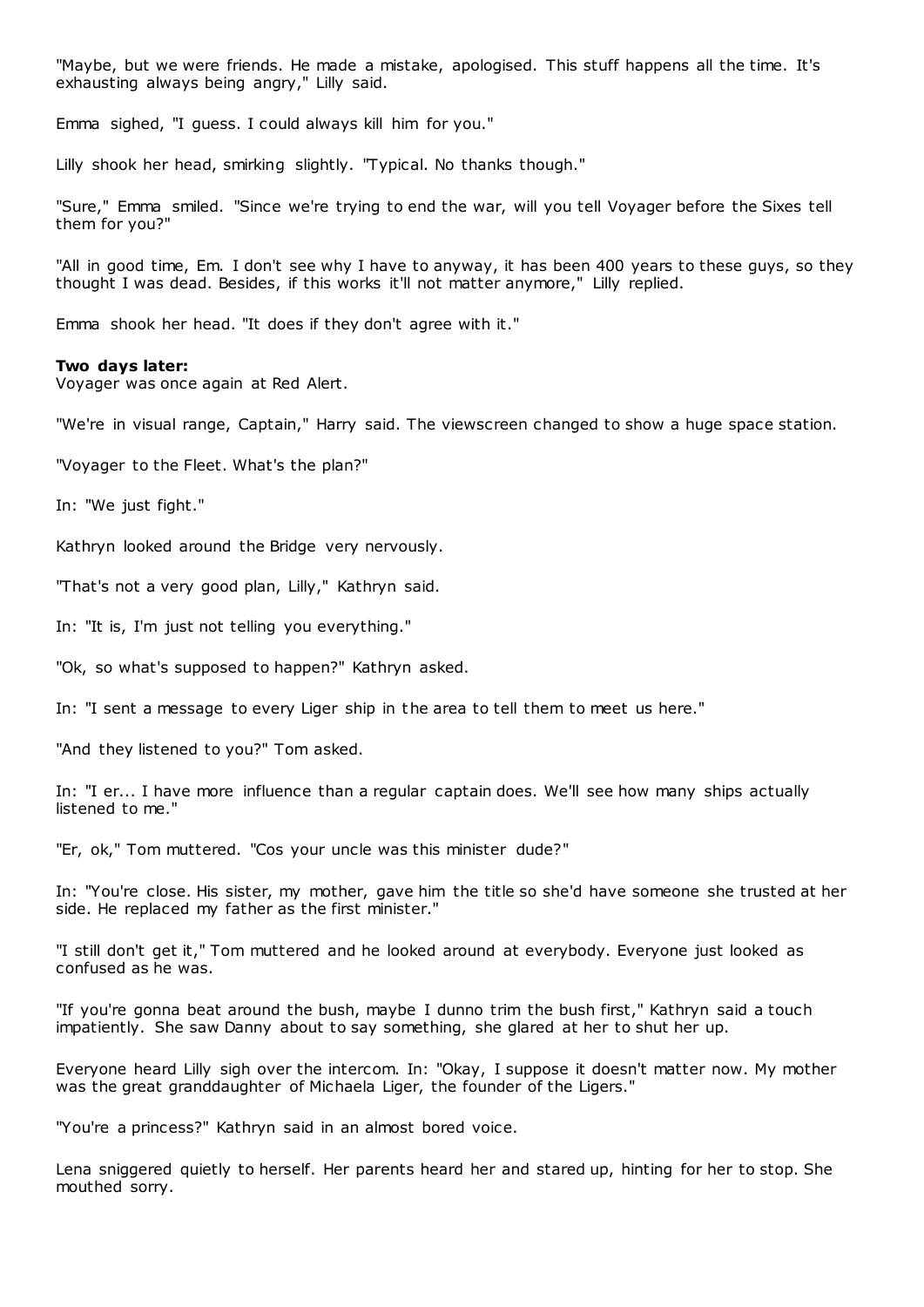In: "Yeah, sorry, when we first met I couldn't risk telling you my real name. Until Damien and the Sixes were defeated, I had to lie low."

"I see," Kathryn said.

"I don't. How many more Ligers can there be than what we've already met?" Harry stuttered.

In: "Ever since Venus was destroyed in 2098, the rest of us were scattered. They weren't safe in our dimension so they followed the rest of us here. In other words the Ligers have been in anarchy for centuries."

"That doesn't answer my question," Harry muttered. Kathryn was starting to tap her foot impatiently.

In: "Because of Dave' age, they won't listen to him. They don't trust him, and it's the same with me. If we're lucky we'll get about five ships as reinforcements."

"Better than none," Tom pointed out.

In: "Yeah, if they didn't, we won't be able to get any peace from the Sixes. Once we do that, we can find a new home planet here."

"And rebuild the civilisation," Chakotay said.

"If you don't stop explaining something that should've been explained at the very beginning, that won't happen," Kathryn grumbled.

In: "It's ok, the Headquarters won't detect us until we fire."

"Lets get on with it, shall we?" Kathryn said. She hinted to cut the comm off, then leaned across to whisper to Chakotay. "Remind me again why we keep listening to these shady liars when they keep treating us like their Human neighbours."

"Because they're still Human," Chakotay replied with a smile.

Kathryn scoffed, "and? The Sixes are as well." Chakotay cleared his throat as a hint, making her roll her eyes. "Fine, but she lies one more time I'm making that Annika transfer to their ship permanent." She hesitated a second, "screw it, I'll do it anyway."

# **Ten minutes later:**

"Well, you did say to get it over with," Tom said. The ship shook violently.

"Don't make me demote you again, Cadet Paris!" Kathryn yelled over the explosions taking place behind her.

"Shield status of the Headquarters," Chakotay said.

"50%, Commander," Tuvok said.

"We're not going to be so lucky this time," Tom said.

The ship shook violently again, the Science station exploded taking an innocent Ensign with it. A few seconds later Danny returned with a steaming mug. She pulled a guilty frowny face before sitting back down at the charred remains.

"I hope the reinforcements come soon, if not we're dead," Tom said.

"Speak of the devil," Harry muttered.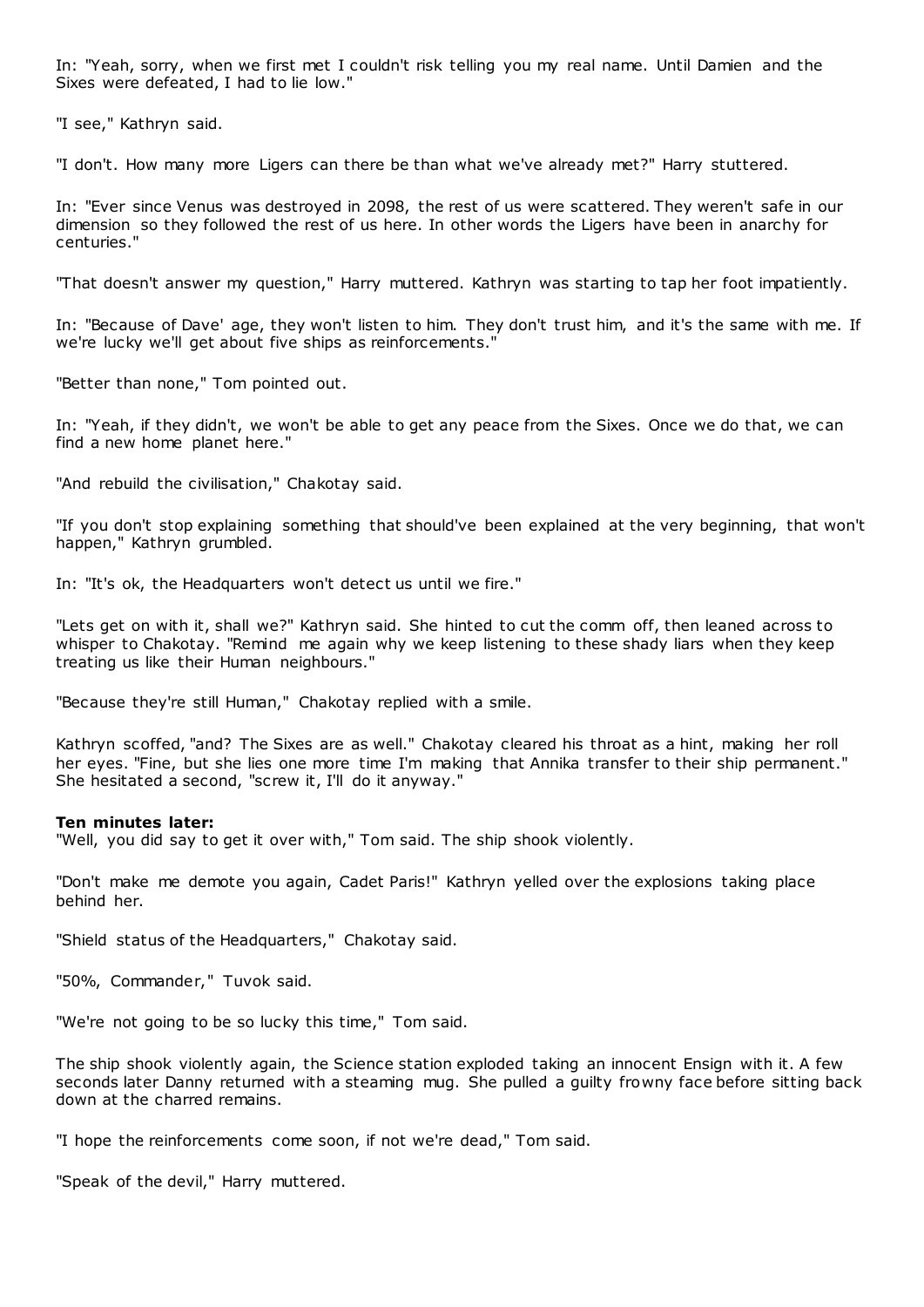# **The Z5:**

Lilly, Annika and Carly stared at the viewscreen. Carly and Lilly were in shock, Annika was just grinning like an idiot.

"Wow, I was only expecting five ships to come," Lilly muttered.

"I think the Ligers have finally come to understand that age doesn't matter," Carly muttered.

The entire viewscreen were packed full of other Liger ships c ircling the Headquarters.

"What now?" Carly asked.

"Well I'd usually not push my luck in situations like these, but I'm going to have to give them orders," Lilly replied. She pressed some buttons on Carly's console. "Lillyia Z5 to the Fleet, lock your most powerful weapons on the Headquarters, and stay on Standby."

Carly looked at her. "Us too?"

Lilly nodded. "Can you hail the Headquarters?"

"Well, yeah since they're hailing us," Carly replied.

"Put em on speakers then," Lilly said.

"Aye, aye," Carly said, she pressed a few more buttons.

"This is the Lillyia Z5, we're willing to negotiate a cease fire. If you're not, I may have to tell all of these ships to fire," Lilly said.

In: "Very well." The guy on the intercom sounded very nervous.

"Good, Z5 out," Lilly said.

In: "Janeway to Voyager, what's going on?"

"They've agreed to negotiate. Believe me, the guy I talked to sounded scared to death," Lilly replied.

In: "I don't blame him. What's going to happen next?"

"We'll have to send the diplomats in to negotiate, then hopefully the Ligers can find a new home," Lilly replied. Carly looked up at her, and she grinned.

In: "That's good news, keep me informed, Janeway out."

"Does anybody want to go for a drink with me?" Annika asked.

Lilly and Carly looked nervously at each other.

## **A day later, Voyager:**

"So, I take it that you made up your mind," Dave said, as he, Lilly and Scot made their way towards the transporter room.

"It was very tempting to stay with you guys after the response I got yesterday, but I belong on Voyager now," Lilly said.

"What happens if the Liger Fleet will only listen to you and not Dave?" Scot asked.

"No, they listen to me. I bet if I told them to jump off a cliff, they'd do it," Dave replied.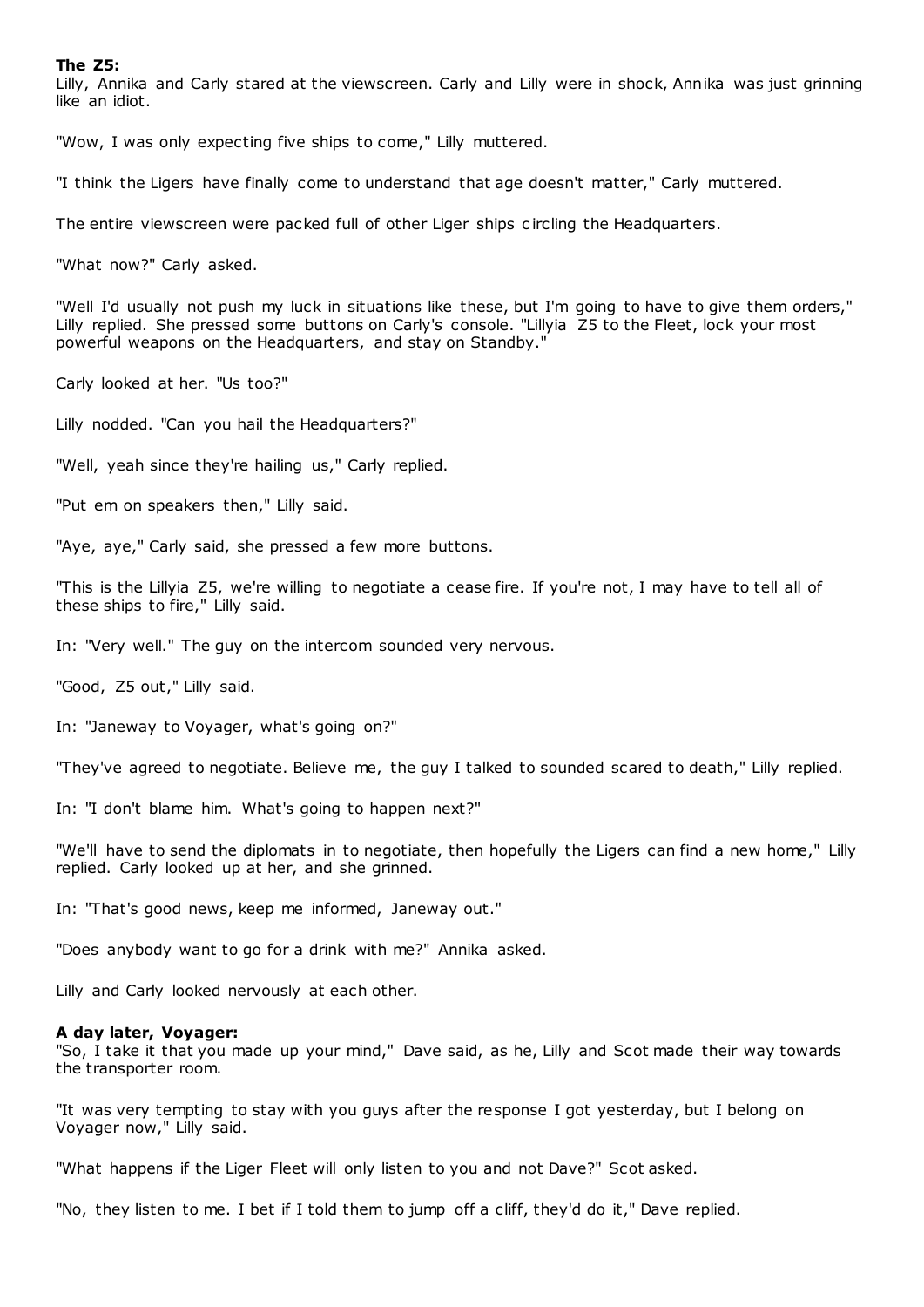"Somehow, I doubt they're that loyal," Scot said.

"So I wonder what the big change was," Lilly said.

"I was talking to a few Captains this morning. Supposedly after the destruction of Seventh Voyager, the remains were looted by traders. They bargained to get the dimension cutter back, to return home. Apparently the Sixes left surrendered the island back to us as they didn't want to live on Earth anymore, but gloated something about telling us so with the Humans before they left," Dave said. He shrugged, confused at it. Scot was the same way.

Lilly thought about it, then it hit her. "Oh, yeah Human history will be pretty much identical to Voyager's. I wouldn't want to stick around either. We didn't take it back, did we?"

Scot made a little pained sound, that was answer enough for her. "Do I want to know what's so bad about that?"

Dave chuckled awkwardly, "how does nuclear war and global warming sound? Made Venus a chill paradise in comparison."

"So they're only listening to us because they have nowhere else to go? Swell, " Scot sighed.

"They will. For coming up with the plan, I think we're more respected now so they'll ignore that we're still kids. Well Lilly is anyway," Dave replied.

Lilly shook her head, "it was never about that. Uncle Ragha's reputation was dire before Seventh framed him. Mum's death hit him and dad hard. Dad returning to Human life didn't help matters either. Our family was a mess."

"And now we're not," Dave said.

"Obviously not," Lilly replied as the three of them went into the transporter room.

Lilly and Dave hugged each other. "Is there anyway I can convince you to stay on the Lillyia?" Dave asked. The two pulled apart.

"No, sorry. It doesn't mean that I won't be back," Lilly replied.

Dave went onto the transporter pad. "I'll hold you to that, little sis. Don't be a stranger."

"I promise," Lilly said. "Take care of my ships."

"Your ships?" Dave teased, sniggering slightly. "I thought you said the Z range were lifeless grey monstrosities." His sister glared, although he could tell it wasn't serious. He couldn't help but laugh at her, making her smile as well. "I'm not the one that kept smashing them up, so no problem."

"Uh huh," Lilly snarled, narrowing her eyes. "Bye, you cheeky sod," she mumbled under her breath. Then she nodded at the transporter chief. Dave dematerialised as he waved at her.

"I guess this is goodbye then," Scot said.

"For now, I have a feeling we'll see each other again," Lilly said. She looked at the transporter chief. He understood and he walked out.

"We're still not exactly on good terms, are we?" Scot said.

"Well at least we're talking to each other now, anyway it was my fault this silly thing happened," Lilly said.

"It was me that screwed up..." Scot said.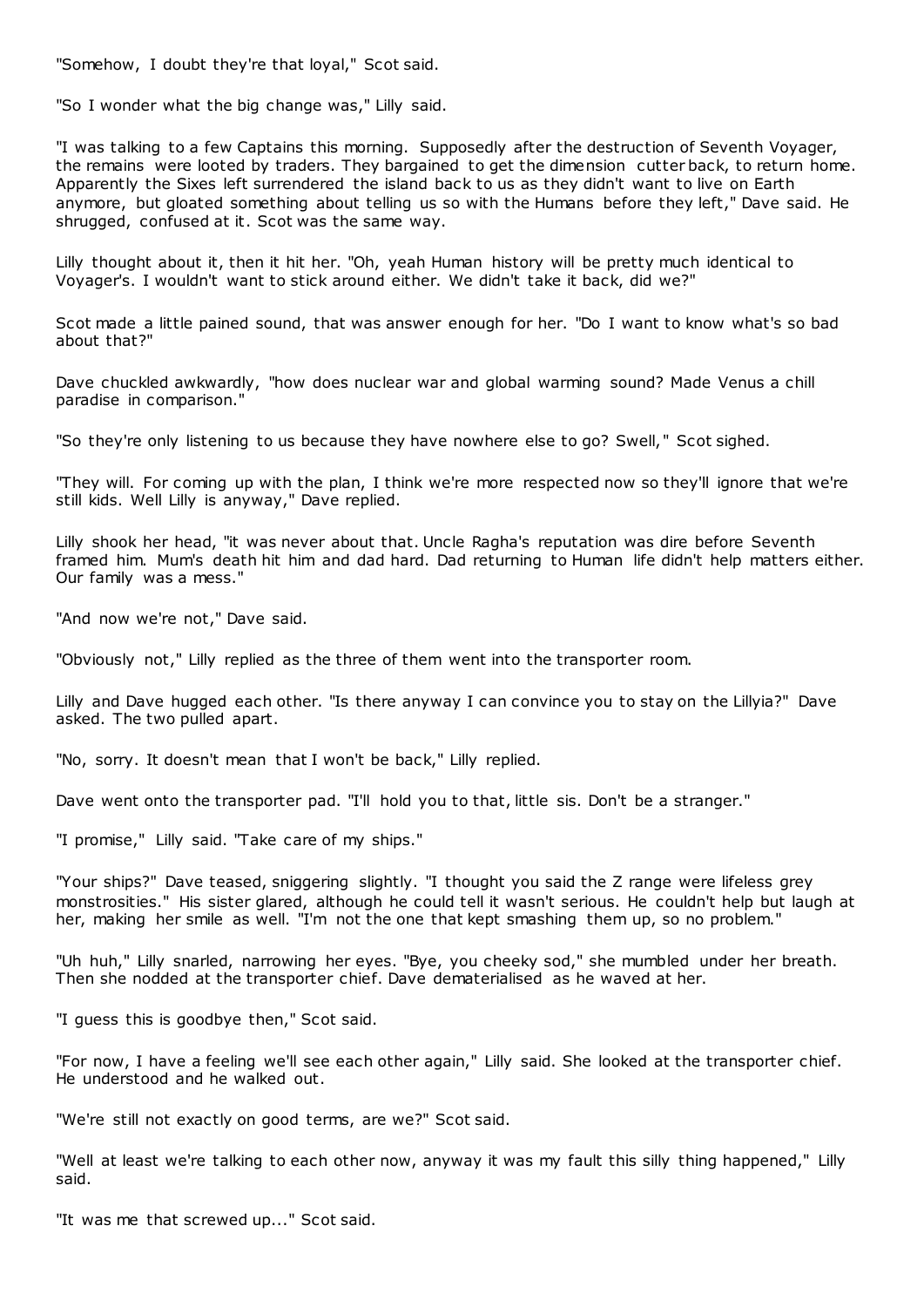"Yeah I know. But I ran away from everything. It's my fault I was stranded on Earth, lost the F9, and for you lot being in stasis," Lilly said.

Scot lowered his head, weighted by guilt. "I think... no," he shook his head, "I know that's not true. Because of you we're all here. Don't sell yourself short."

Lilly looked around, awkwardly tensing her shoulders and avoiding eye contact. "Don't let power get to big Dave's head. He's not the King of the Ligers like he thinks. You're still the commander of the Lillyia Fleet, okay."

"Can I call it the Scotia?" Scot joked. They both laughed. "It's better than the Dellia, we both agree there right?"

Lilly folded her arms stubbornly, a smirk threatened to form. "You know Dave only chose that name because dad wanted to name me that originally." Scot tried not to laugh, still it annoyed her. "It's not funny, he can be a right jerk."

"I know," Scot chuckled.

"So can you, more so," Lilly said. Before she lost her nerve she went up to him and she kissed him on the cheek. "You'd better go."

Scot nodded his head, and he headed towards the transporter pad. He stopped halfway there. "You don't really want to end it there, do you?" he asked quietly.

"Not really," Lilly replied. Scot walked back over to her, and he kissed her. She put her arms around him, and she returned it.

## **Voyager's Bridge:**

"Are we ready to go?" Kathryn asked.

"No!" Tom blurted out loudly as he and a group of others watched a small screen on his console.

"What are you lot watching?" Kathryn asked curiously.

"Aaaaaaw," everyone said at the same time. Some sad and/or romantic type people started crying.

"I was rooting for them all this time, they're childhood sweathearts, so cute," one person cried.

Tom smirked at them, "yeh, they're a Liger Jessie and James alright. It was inevitable. So glad I got it on tape."

"Whatever, can we go now!" Kathryn snapped.

"Wait, he's beaming out," Tom said.

"Ok, we can go now," Kathryn said.

"Aaw," everyone groaned and they left Tom at his station.

"Okeydokey," Tom said. He keyed in the commands to take them into warp. Afterwards he filed the footage in his blackmail folder.

First the thousands of Liger ships shot into warp, leaving Voyager on its own once again. Then Voyager itself jumped into warp in the opposite direction.

"Are you getting that feeling we've forgotten something?" Tom asked.

"Nah," everyone replied.